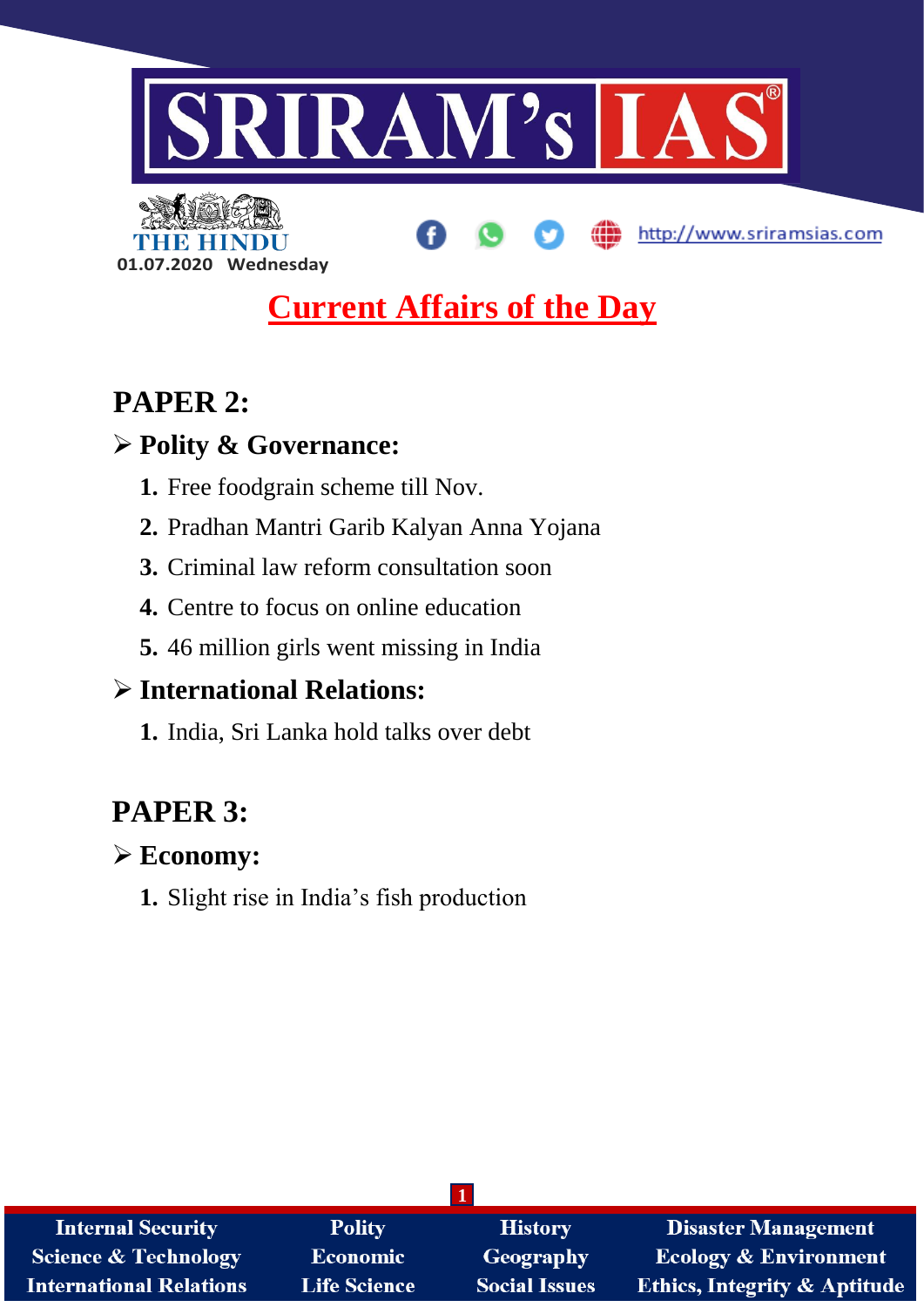



**Free foodgrain scheme till Nov.**

 $\triangleright$  Prime Minister Narendra Modi on Tuesday announced that the free grain distribution scheme under the **Pradhan Mantri Garib Kalyan Anna Yojana** 



Daily necessities: Workers unloading sacks of toor dal at a warehouse near Vijayawada in Andhra Pradesh. . K.V.S. GIRI

**Comp** Timely decisions<br>distribution of free grains by both the government and civil society outfits ensured that our poor did not suffer hunger.<br>Population twice that of the European Union, 12 times the Laropean emon, La annes die<br>population of the U.K. and two-<br>and-a-half times the population<br>of the United States was provided free grains by the government **PRIME MINISTER** 

http://www.sriramsias.com

**(PMGKAY)** will be extended by five months till the end of November, with an additional estimated outlay of ₹90,000 crore.

### **Additional information**

### **Pradhan Mantri Garib Kalyan Anna Yojana:**

- PMGKAY is a part of Pradhan Mantri Garib Kalyan Package (PMGKP) to help the poor fight the battle against Covid-19.
- $\triangleright$  It was announced for a three month period (April, May and June), covering 80 crore ration cardholders. It will come to an end on 30th June 2020.
- $\triangleright$  The scheme aimed at providing each person who is covered under the National Food Security Act with an additional 5 kg grains (wheat or rice) for free, in addition to the 5 kg of subsidised foodgrain already provided through the Public Distribution System (PDS).
- $\triangleright$  The beneficiaries are also entitled to 1 kg of pulse for free, according to regional preferences.

### **Performance of the Scheme:**

 $\triangleright$  According to the Union Ministry of Food and Public Distribution, a total of 116.02 lakh metric tonnes (LMT) of food grains have been lifted under the scheme.

| <b>Internal Security</b>        | <b>Polity</b>       | <b>History</b>       | Disaster Management                     |  |
|---------------------------------|---------------------|----------------------|-----------------------------------------|--|
| <b>Science &amp; Technology</b> | Economic            | Geography            | <b>Ecology &amp; Environment</b>        |  |
| <b>International Relations</b>  | <b>Life Science</b> | <b>Social Issues</b> | <b>Ethics, Integrity &amp; Aptitude</b> |  |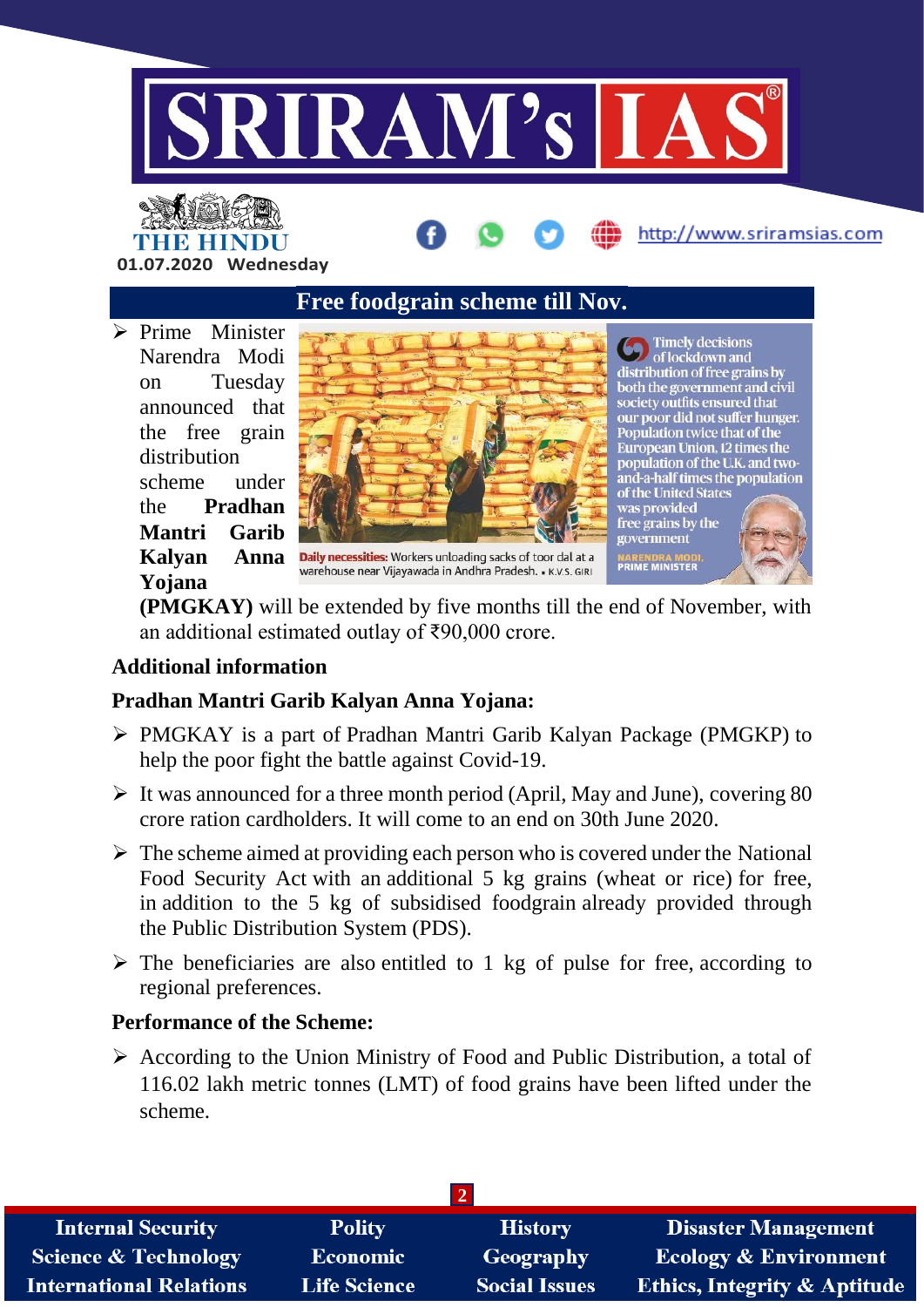

http://www.sriramsias.com



- $\triangleright$  In April, 93% of the food grains were distributed targeting 74.05 crore beneficiaries.
- $\triangleright$  In May, the distribution stood at 91% reaching 72.99 crore beneficiaries
- $\triangleright$  In June 2020, 71% of allocated food grains have been distributed to 56.81 crore beneficiaries so far.

# **Slight rise in India's fish production**

#### **Key Points:**

- $\triangleright$  India's marine fish production registered a marginal increase of 2.1% in 2019 compared to the previous year.
- $\triangleright$  The country recorded 3.56 million tonnes in total landings during the year, according to the Central Marine Fisheries Research Institute.
- $\triangleright$  The figures released here on Tuesday showed that Tamil Nadu took the first position in landings with 7.75 lakh tonnes. It was followed by Gujarat (7.49 lakh tonnes) and Kerala (5.44 lakh tonnes).

## **Criminal law reform consultation soon**

#### **Key Points:**

- $\triangleright$  The Ministry of Home Affairs (MHA) has constituted a national level committee for reform in criminal law.
- $\triangleright$  The committee, which has several leading legal academicians on board, would be gathering opinions online, consulting with experts and collating material for their report to the government.
- $\triangleright$  The consultation exercise would start on July 4 and go on for the next three months.

## **Centre to focus on online education**

#### **Key Points:**

 $\triangleright$  With the social inequity in online education coming to the fore due to the COVID-19 pandemic, the Centre has proposed long-term measures to bridge

| <b>Internal Security</b>        | <b>Polity</b>       | <b>History</b>       | <b>Disaster Management</b>              |
|---------------------------------|---------------------|----------------------|-----------------------------------------|
| <b>Science &amp; Technology</b> | <b>Economic</b>     | Geography            | <b>Ecology &amp; Environment</b>        |
| <b>International Relations</b>  | <b>Life Science</b> | <b>Social Issues</b> | <b>Ethics, Integrity &amp; Aptitude</b> |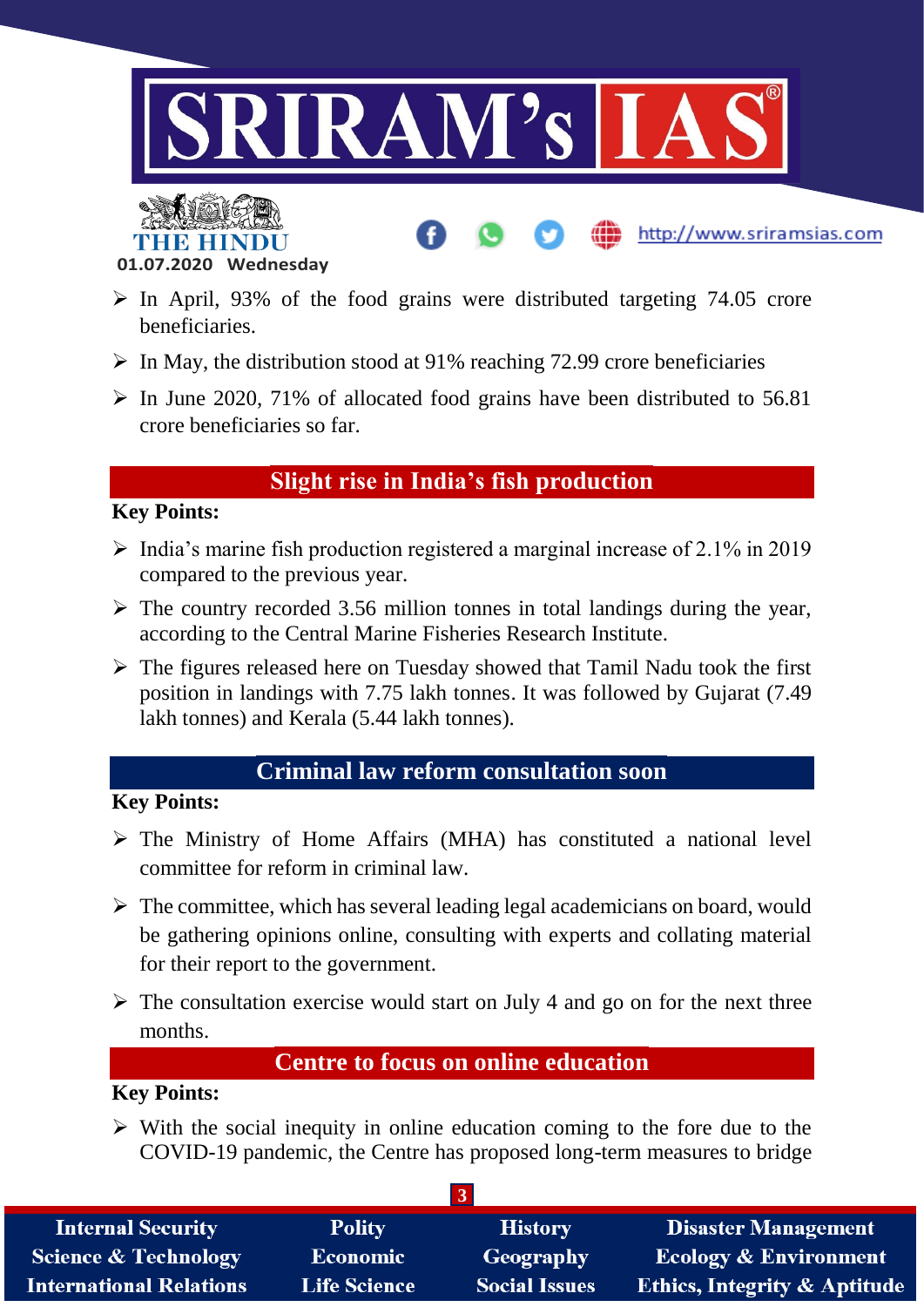

**01.07.2020 Wednesday**

the divide, including plans to distribute laptops or tablets to 40% of all college and university students over the next five years, and to equip all government schools with information and communication technology (ICT).

 $\triangleright$  In a presentation to the Finance Commission on Monday, the School Education Department also estimated it would need to spend upto ₹1 lakh per school for sanitisation and quarantine measures in preparation for the safe reopening of schools that have been shut due to the pandemic.

#### **Basic measures:**

- $\triangleright$  The measures would include ensuring basic water, sanitation and hygiene (WASH) facilities, safe drinking water, availability of alcohol rub/sanitiser, disinfectant, cleaning material and equipment for temperature checking.
- $\triangleright$  Funds for these measures are being provided under the composite grant for schools, ranging between  $\overline{2}25,000$  for small schools with less than 100 students and ₹1 lakh for schools with over a thousand students, according to the presentation to the Commision.
- $\triangleright$  In order for government schools to be reopened, funds will also be provided for awareness and community mobilisation to sensitise parents, students and local leaders, as well as a sum of ₹1,000 per teacher to encourage them to function as first-level counsellors, disseminate basic information about COVID-19 and provide digital/online/mobile education.
- $\triangleright$  For the 3.1 lakh government schools above upper primary level who do not have ICT facilities, the Centre proposes a budget of  $\text{\textless}55,840$  crore to equip them with such facilities.

#### **Urgent matter:**

- $\triangleright$  For college and university students, the promotion of online education, which has become more urgent due to the pandemic, will be twofold. On the one hand, the Human Resource Development Ministry proposes to spend ₹2,306 crore on developing and translating digital course content and resources over the next five years.
- $\triangleright$  On the other, it intends to provide laptops and tablets to 4.06 crore students that is, 40% of the projected student population — by 2026, at a total cost of ₹60,900 crore. The largest chunk of 1.5 crore students are to receive devices

| <b>Internal Security</b>        | <b>Polity</b>       | <b>History</b>       | <b>Disaster Management</b>              |  |
|---------------------------------|---------------------|----------------------|-----------------------------------------|--|
| <b>Science &amp; Technology</b> | <b>Economic</b>     | Geography            | <b>Ecology &amp; Environment</b>        |  |
| <b>International Relations</b>  | <b>Life Science</b> | <b>Social Issues</b> | <b>Ethics, Integrity &amp; Aptitude</b> |  |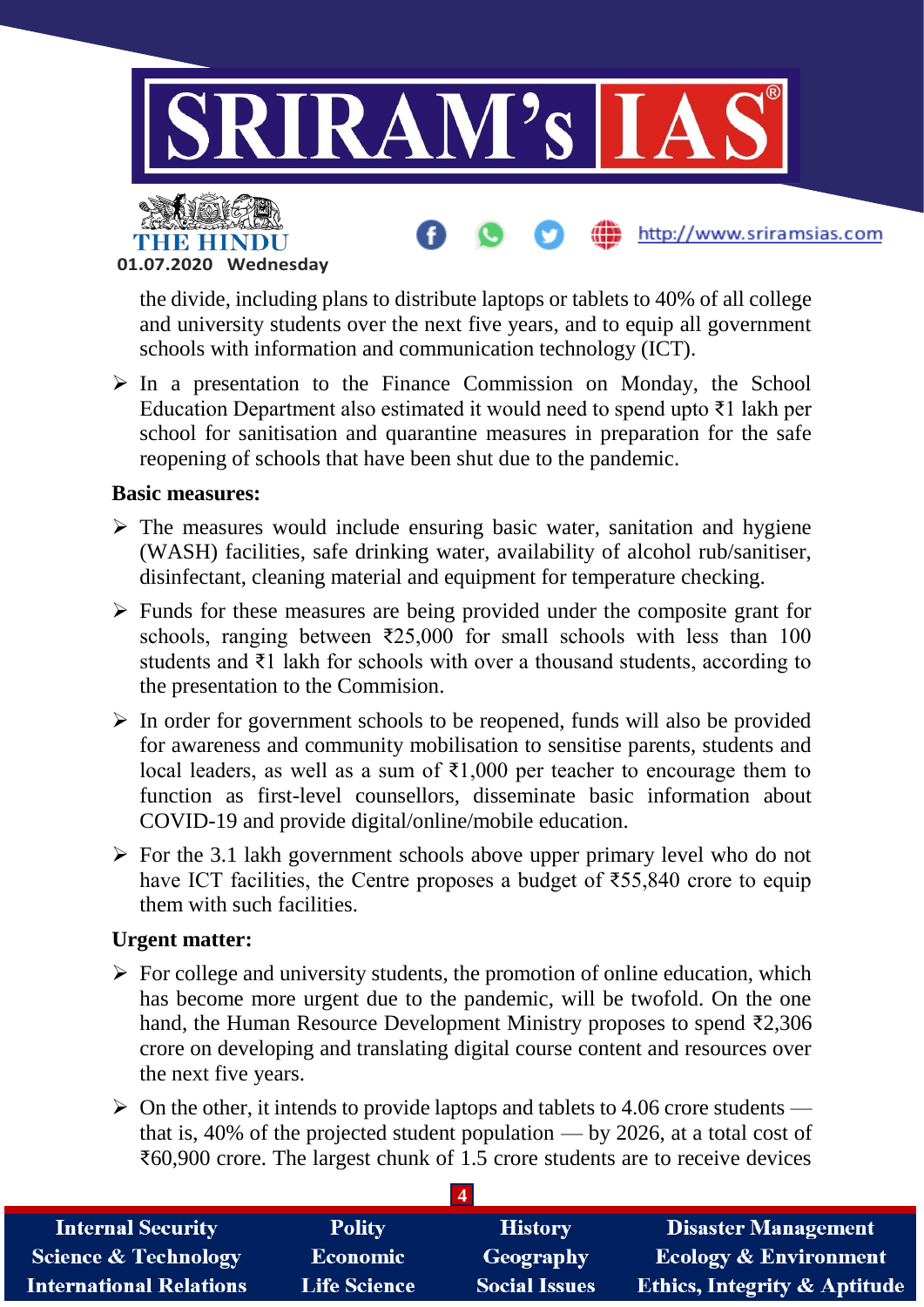

**01.07.2020 Wednesday**

THE HINDL

in the next financial year 2021-22. An average cost of ₹15,000 has been assumed per device.

 $\triangleright$  The Centre and States are to share the cost of making devices available, in a 60:40 ratio, according to the presentation to the Finance Commission.

# **46 million girls went missing in India**

#### **UNFPA's State of the World Population 2020 report**

#### **Key findings:**

 $\triangleright$  One in three girls missing globally due to sex selection, both pre- and postnatal, is from India  $- 46$ million out of the total 142 million,

| <b>Missing girls</b><br>An estimated one in nine deaths<br>of girls below the age of 5 in                                                                                                                          | <b>Country</b>    | <b>EFM below</b><br>5 years | EFM as a % of overall<br>female under-5 mortality |
|--------------------------------------------------------------------------------------------------------------------------------------------------------------------------------------------------------------------|-------------------|-----------------------------|---------------------------------------------------|
|                                                                                                                                                                                                                    | India             | 13.5                        | 11.7%                                             |
| India, the highest among all                                                                                                                                                                                       | <b>Bahrain</b>    | 1.1                         | 5.9%                                              |
| countries, may be attributed<br>to postnatal sex selection. The                                                                                                                                                    | Egypt             | 2.4                         | 5.6%                                              |
| table shows estimates of excess                                                                                                                                                                                    | Iran              | 1.8                         | 5.2%                                              |
| female mortality (EFM) below                                                                                                                                                                                       | Jordan            | 1.9                         | 5.%                                               |
| age 5 and its share of overall<br>mortality rates in 2012<br><b>Excess female mortality rates</b><br>are calculated as the difference<br>between observed and<br>expected mortality rates for<br>girls below age 5 | <b>Nepal</b>      | 2.9                         | 3.5%                                              |
|                                                                                                                                                                                                                    | China             | 1                           | 3.3%                                              |
|                                                                                                                                                                                                                    | Afghanistan       | 5.2                         | 2.7%                                              |
|                                                                                                                                                                                                                    | Pakistan          | 4.7                         | 2.7%                                              |
|                                                                                                                                                                                                                    | <b>Bangladesh</b> | 2.1                         | 2.6%                                              |
|                                                                                                                                                                                                                    |                   |                             |                                                   |

http://www.sriramsias.com

according to the UNFPA's State of the World Population 2020 report released on Tuesday.

- $\triangleright$  The figure shows that the number of missing women has more than doubled over the past 50 years, who were at 61 million in 1970.
- $\triangleright$  The report examines the issue of missing women by studying sex ratio imbalances at birth as a result of gender-biased sex selection as well as excess female mortality due to deliberate neglect of girls because of a culture of son preference. Excess female mortality is the difference between observed and expected mortality of the girl child or avoidable death of girls during childhood.
- $\triangleright$  The report cites a 2014 study to state that India has the highest rate of excess female deaths at 13.5 per 1,000 female births or one in nine deaths of females below the age of 5 due to postnatal sex selection. The same study shows that in Afghanistan, Bangladesh and Pakistan excess female mortality of girls below 5 years of age was under 3%.

| $\mathbf{D}$                    |                     |                      |                                         |  |
|---------------------------------|---------------------|----------------------|-----------------------------------------|--|
| <b>Internal Security</b>        | <b>Polity</b>       | <b>History</b>       | <b>Disaster Management</b>              |  |
| <b>Science &amp; Technology</b> | Economic            | Geography            | <b>Ecology &amp; Environment</b>        |  |
| <b>International Relations</b>  | <b>Life Science</b> | <b>Social Issues</b> | <b>Ethics, Integrity &amp; Aptitude</b> |  |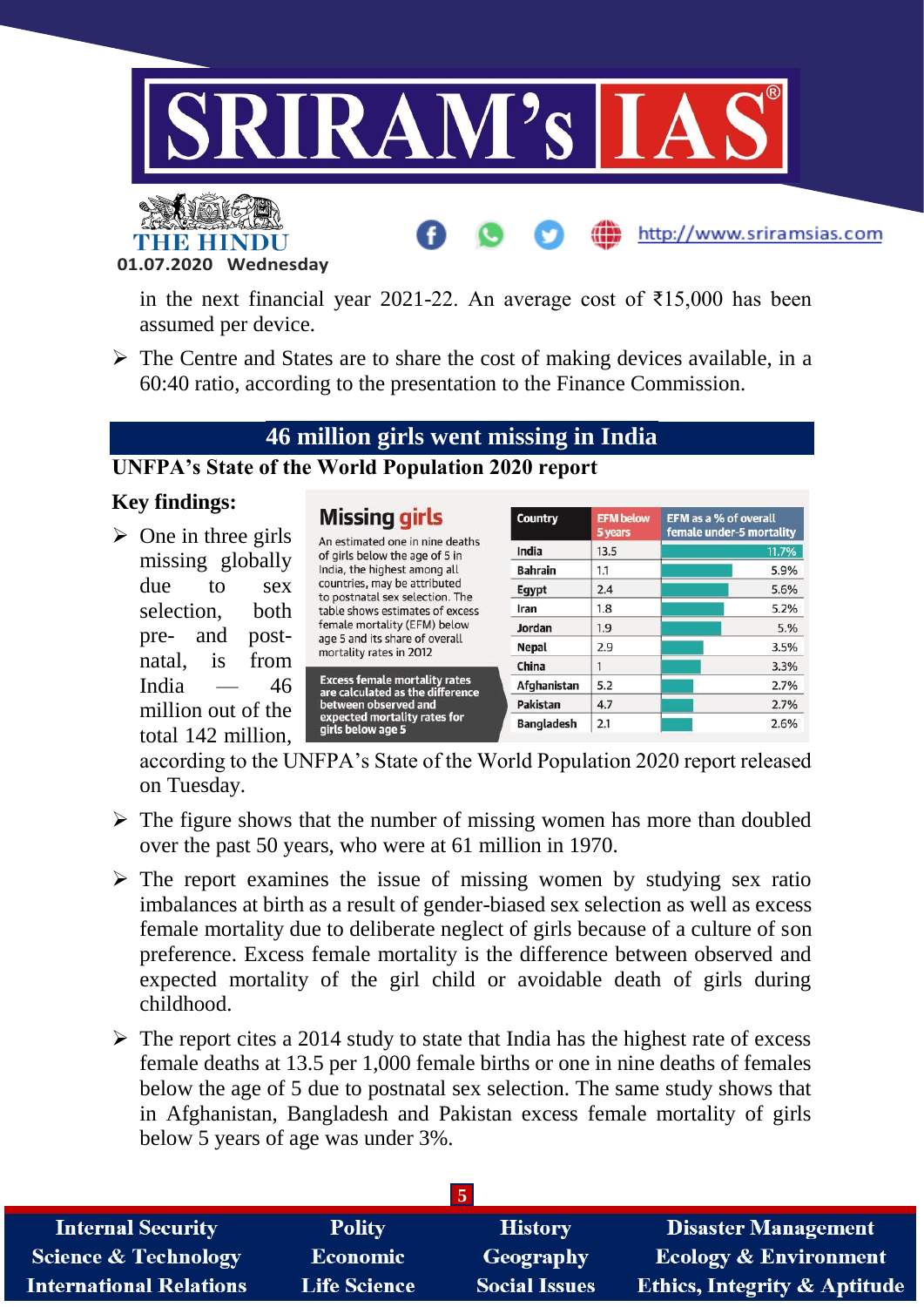

**01.07.2020 Wednesday**

- $\triangleright$  However, the advent of technology and increased access to ultrasound imaging ensured that parents didn't have to wait for the birth of their girl child to kill her but could terminate a foetus upon knowing its gender. This resulted in the number of girls missing due to female foeticide exceeding those that were missing because of postnatal sex selection.
- $\triangleright$  According to estimates averaged over a five year period (2013-17), annually, there were 1.2 million missing female births, at a global level. India had about 4,60,000 girls 'missing' at birth each year.
- $\triangleright$  These skewed numbers translate into long-term shifts in the proportions of women and men in the population of some countries, the report points out.
- $\triangleright$  In many countries, this results in a "marriage squeeze" as prospective grooms far outnumber prospective brides, which further results in human trafficking for marriage as well as child marriages.

# **India, Sri Lanka hold talks over debt**

#### **Key Points:**

- $\triangleright$  India is holding "close and constructive" discussions with Sri Lanka, on Colombo's pending requests for rescheduling its debt repayment and for currency swap facilities under bilateral and SAARC arrangements.
- $\triangleright$  Sri Lankan Prime Minister Mahinda Rajapaksa had sought a moratorium on the debt owed by Colombo — totalling \$960 million — during his New Delhi visit in February this year.

#### **Economy under strain:**

- $\triangleright$  Sri Lanka's mounting external debt was a concern even before the coronavirus pandemic, but its impact has aggravated the strain on the island's nation's economy that is saddled with loans — bilateral, multilateral and in the international money market — amounting to billions of dollars.
- $\triangleright$  This year alone, Sri Lanka is scheduled to repay \$2.9 billion of its debt, which Colombo is reportedly trying to reschedule with bilateral partners. It is unclear how Sri Lanka will repay the apparently non-negotiable \$1 billion international sovereign bond maturing this October.

| <b>Internal Security</b>        | <b>Polity</b>       | <b>History</b>       | Disaster Management                     |
|---------------------------------|---------------------|----------------------|-----------------------------------------|
| <b>Science &amp; Technology</b> | <b>Economic</b>     | <b>Geography</b>     | <b>Ecology &amp; Environment</b>        |
| <b>International Relations</b>  | <b>Life Science</b> | <b>Social Issues</b> | <b>Ethics, Integrity &amp; Aptitude</b> |